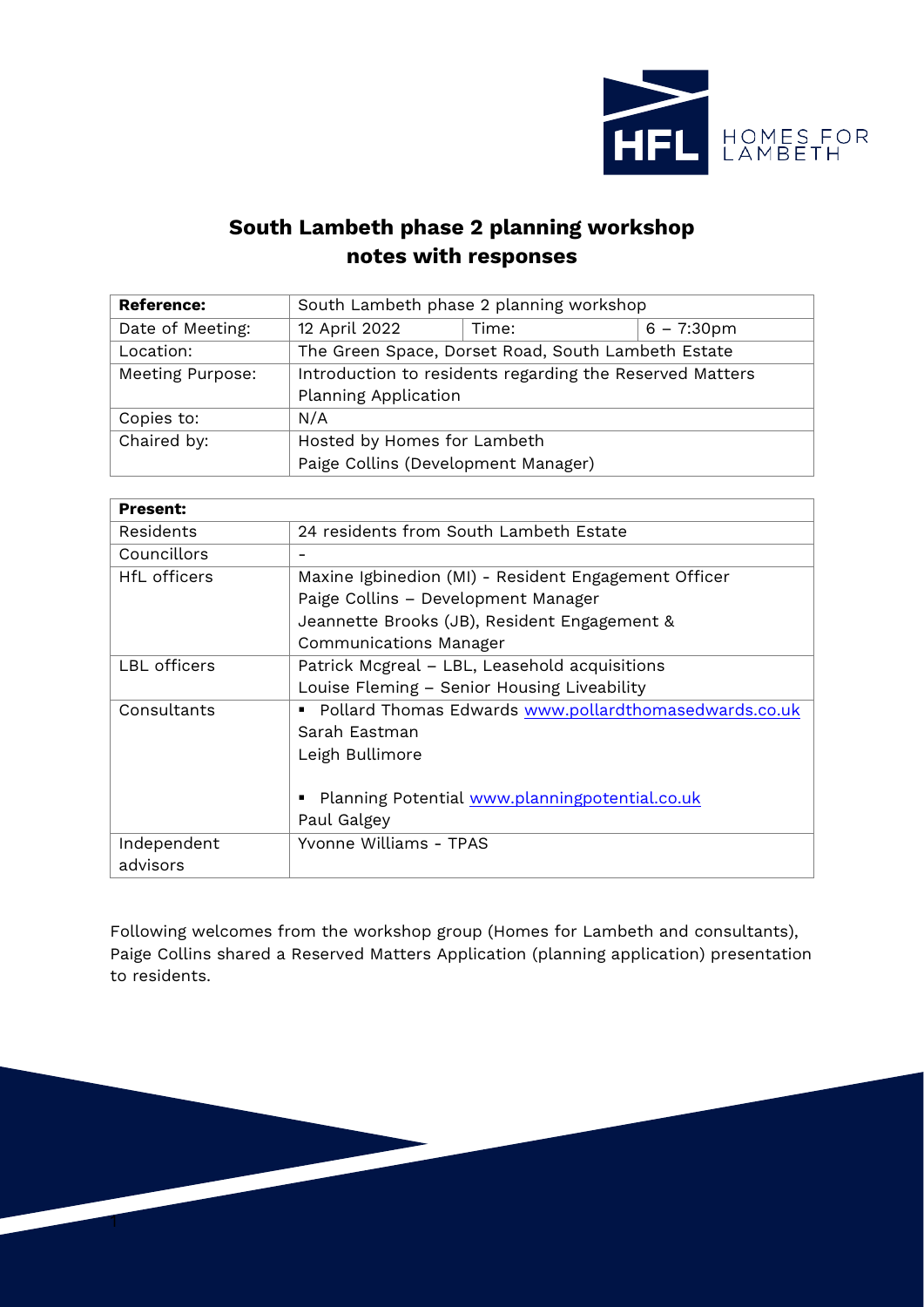

Comments and questions from the residents were taken before and after the presentation as follows.

| <b>Item</b>    | <b>Comments / questions</b>       | <b>Responses/Actions</b>         | <b>By</b>   |
|----------------|-----------------------------------|----------------------------------|-------------|
| no.            |                                   |                                  | when        |
| $\mathbf{1}$   | Notice of workshops and           | HFL to share information of      |             |
|                | meeting to be improved. Only a    | workshops and sessions when      |             |
|                | few days is not sufficient for    | possible 14 days in advance.     |             |
|                | residents.                        |                                  |             |
| $\overline{2}$ | Translation support could be      |                                  |             |
|                | provided for residents at similar |                                  |             |
|                | workshops.                        |                                  |             |
| 3              | Introductions to the project      |                                  |             |
|                | team and the consultants as the   |                                  |             |
|                | presentation began                |                                  |             |
| $\overline{4}$ | Planning (RMA) presentation was   | Printed copies of the            | <b>ASAP</b> |
|                | presented by Paige Collins        | presentation to be made          |             |
|                |                                   | available for residents from the |             |
|                |                                   | Green Space                      |             |
|                |                                   | The presentation is to be added  |             |
|                |                                   | to the web page                  |             |
|                |                                   | www.homesforlambeth.co.uk/ou     |             |
|                |                                   | r-places/development-south-      |             |
|                |                                   | lambeth document library         |             |
| 5              | Residents wanted access to the    | Planning information available   | <b>ASAP</b> |
|                | Outline Planning Consent          | from the planning portal,        |             |
|                | information.                      | 17/05993/OUT can be printed      |             |
|                |                                   | and large printed for residents  |             |
|                |                                   | from the Green Space.            |             |
|                |                                   | https://planning.lambeth.gov.uk/ |             |
|                |                                   | Enter reference 17/05993/OUT     |             |
| 6              | Residents suggested outline       | As above                         |             |
|                | planning permission documents     |                                  |             |
|                | to be available at the hub        |                                  |             |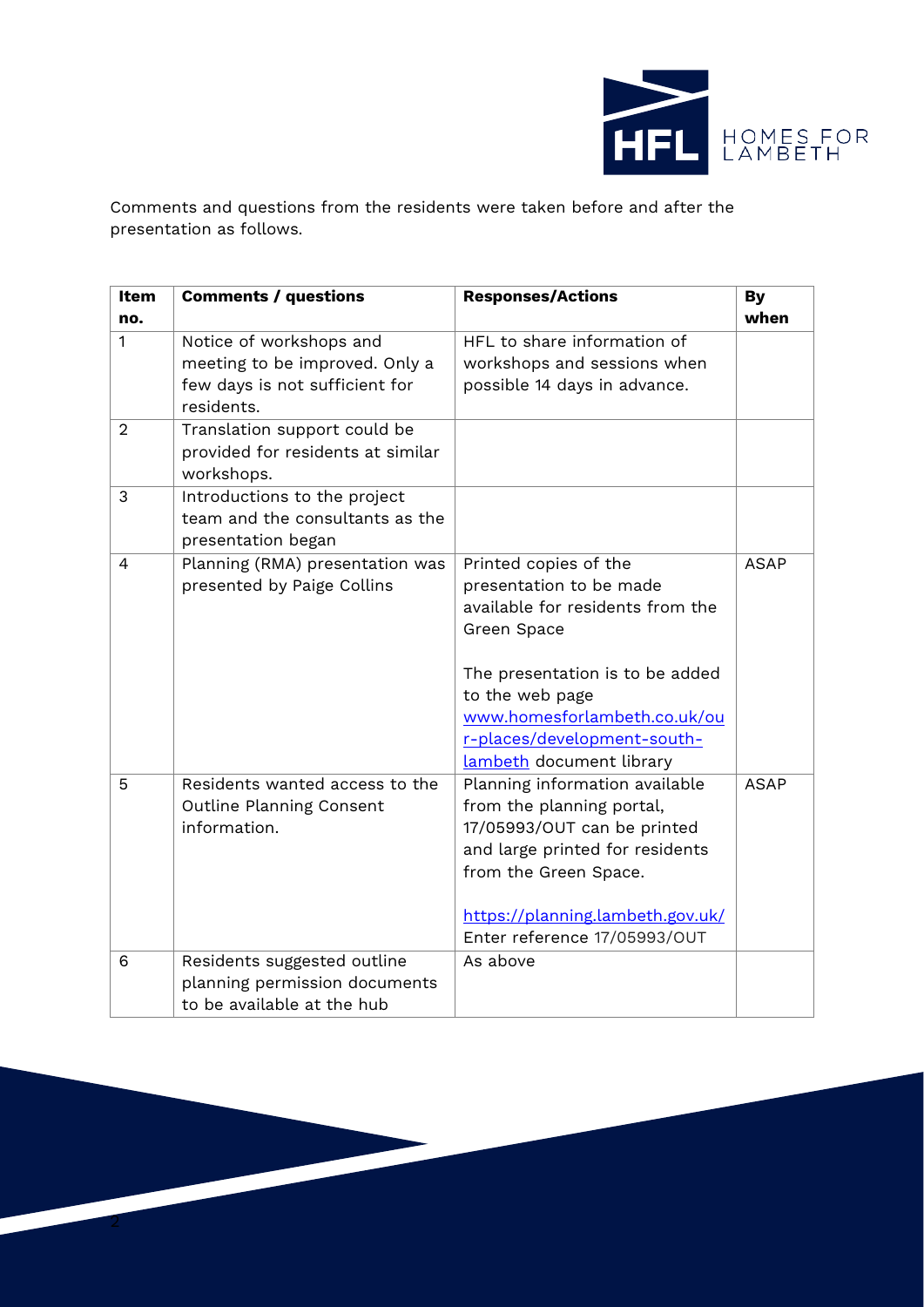



| $\overline{7}$ | Residents asked what roads will<br>be affected in phase 2 hoarding<br>installation?                                                 | TPE said that they'd flag up<br>hoarding with the work of the<br>phase 2 contactor appointment<br>and agreement.                                                                                                                    |  |
|----------------|-------------------------------------------------------------------------------------------------------------------------------------|-------------------------------------------------------------------------------------------------------------------------------------------------------------------------------------------------------------------------------------|--|
| 8              | TPE referred to the possibility of<br>the hoarding moved and<br>updated as relevant to the<br>plan's progress and resident<br>needs |                                                                                                                                                                                                                                     |  |
| 9              | Residents asked what their<br>involvement would be in the<br>appointment of the phase 2<br>building contractor                      | HFL commented that the<br>appointment frameworks<br>internal to HFL would need to<br>be adhered to. Some resident<br>involvement in the process to<br>appoint may be possible but<br>needed to be decided upon<br>internally first. |  |
| 10             | Residents asked what scrutiny<br>residents can have in the<br>appointment process                                                   | HFL could explore post contract<br>due diligence when a possible<br>shortlist of contractors is agreed<br>to for residents to look at the<br>shortlisted organisations.                                                             |  |
| 11             | Residents asked about the area<br>of demolition. How will the<br>nuisance and disruption be<br>mitigated?                           | HFL will detail the demolition<br>plan clearly within the RMA,<br>documents will be publicly<br>available via the planning portal.                                                                                                  |  |
| 12             | What can residents influence<br>with the designs?                                                                                   | <b>HFL</b> confirmed<br>General appearance of the<br>1.<br>buildings<br>2. Landscape design<br>3.<br>Internal Layout (floorplans)<br>Residents can input to the<br>above (appearance, landscape,<br>internal layout                 |  |
| 13             | Residents said<br>How can residents keep<br>a.<br>involved in the process?                                                          | Residents can be involved in the<br>process by attending workshops<br>and events to input into the<br>design, for example, a                                                                                                        |  |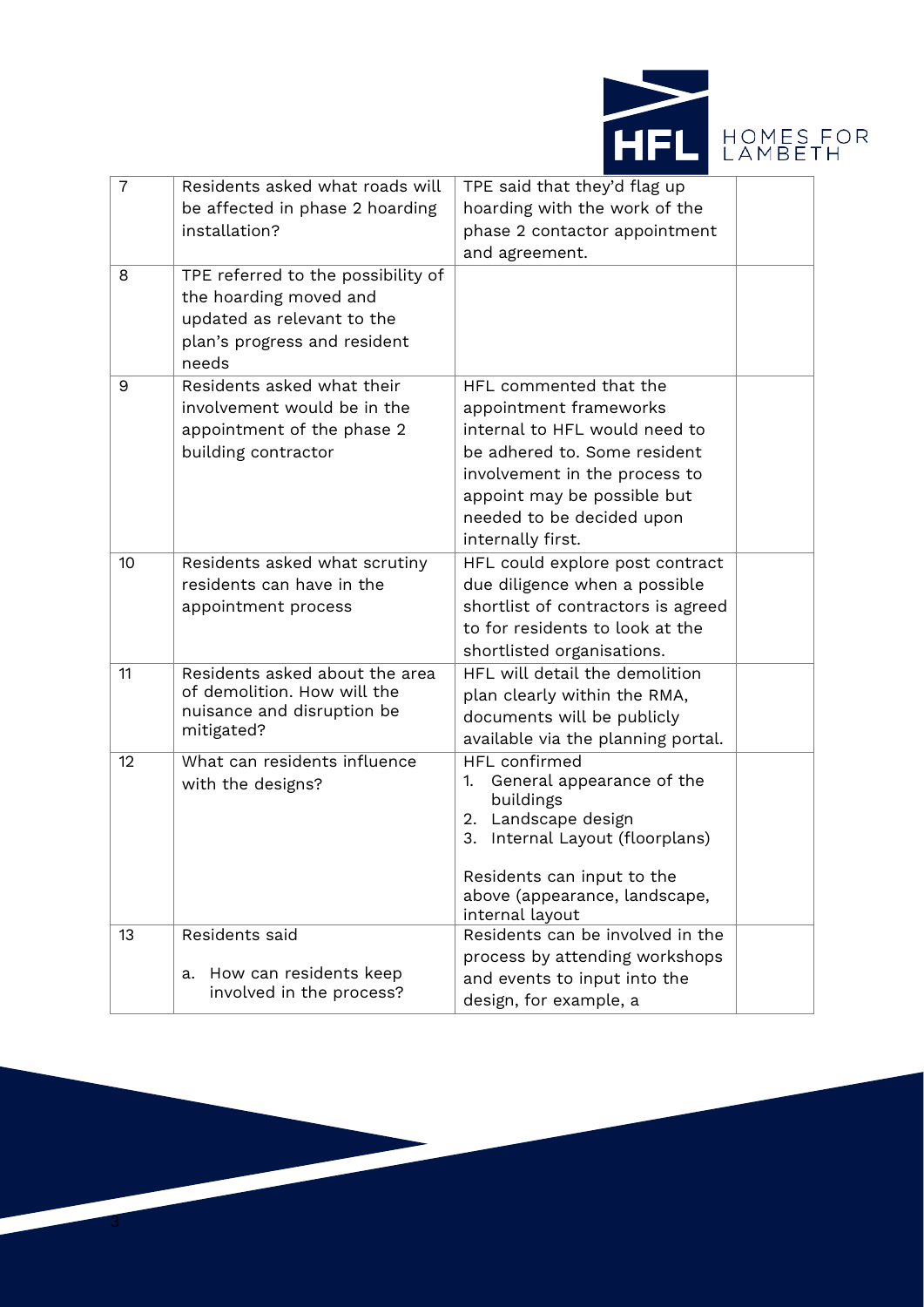



|    | b. How can residents be<br>supported to be better able<br>to influence the RMA?<br>c. Can residents be provided<br>with the "tools" to make<br>their influence matter and<br>have impact?                               | landscaping workshop will be<br>undertaken where residents can<br>input into what type of play<br>equipment/plants they wish to<br>have.                                                           |  |
|----|-------------------------------------------------------------------------------------------------------------------------------------------------------------------------------------------------------------------------|----------------------------------------------------------------------------------------------------------------------------------------------------------------------------------------------------|--|
| 14 | What shops / commercial<br>spaces will there be?<br>There needs to be real function<br>and benefits to the community<br>e.g. gym rather than fast food                                                                  | There will be commercial units<br>along Dorset Road, there use<br>class is flexible as per the<br>outline planning permission,<br>however, the tenants have not<br>currently been identified.      |  |
| 15 | What help will residents receive<br>regarding the demolition?                                                                                                                                                           | HFL will provide sufficient<br>notice and LBL will be<br>communicating on the decant<br>process.                                                                                                   |  |
| 16 | Residents raised other<br>landscaping issues.<br>Malcolm house area - how<br>a.<br>fixed is the under 5s play<br>space where there are the<br>existing local allotments<br>b. Will residents' input, to<br>landscaping? | Play and amenity space is a<br>planning policy requirement                                                                                                                                         |  |
| 17 | How is the Notting Hill Genesis<br>land transfer proceeding?                                                                                                                                                            | LBL are communicating with<br>Notting Hill Genesis regarding<br>the land by Melcombe House.                                                                                                        |  |
| 18 | Residents commented that all<br>the development work is to<br>price residents out of the<br>estate.<br>Will it impact values of the<br>properties?                                                                      | HFL cannot advise on what the<br>completed price of the<br>properties will be (new build<br>homes) as part of phase 2, due<br>to the delivery of the homes not<br>being completed for a few years. |  |
| 19 | What are the reasonable<br>adjustments which can be<br>highlighted to residents and in<br>the work, and how specifically<br>are noise and dust issues dealt<br>with?                                                    | This will be dealt with through<br>the planning application and<br>planning conditions.                                                                                                            |  |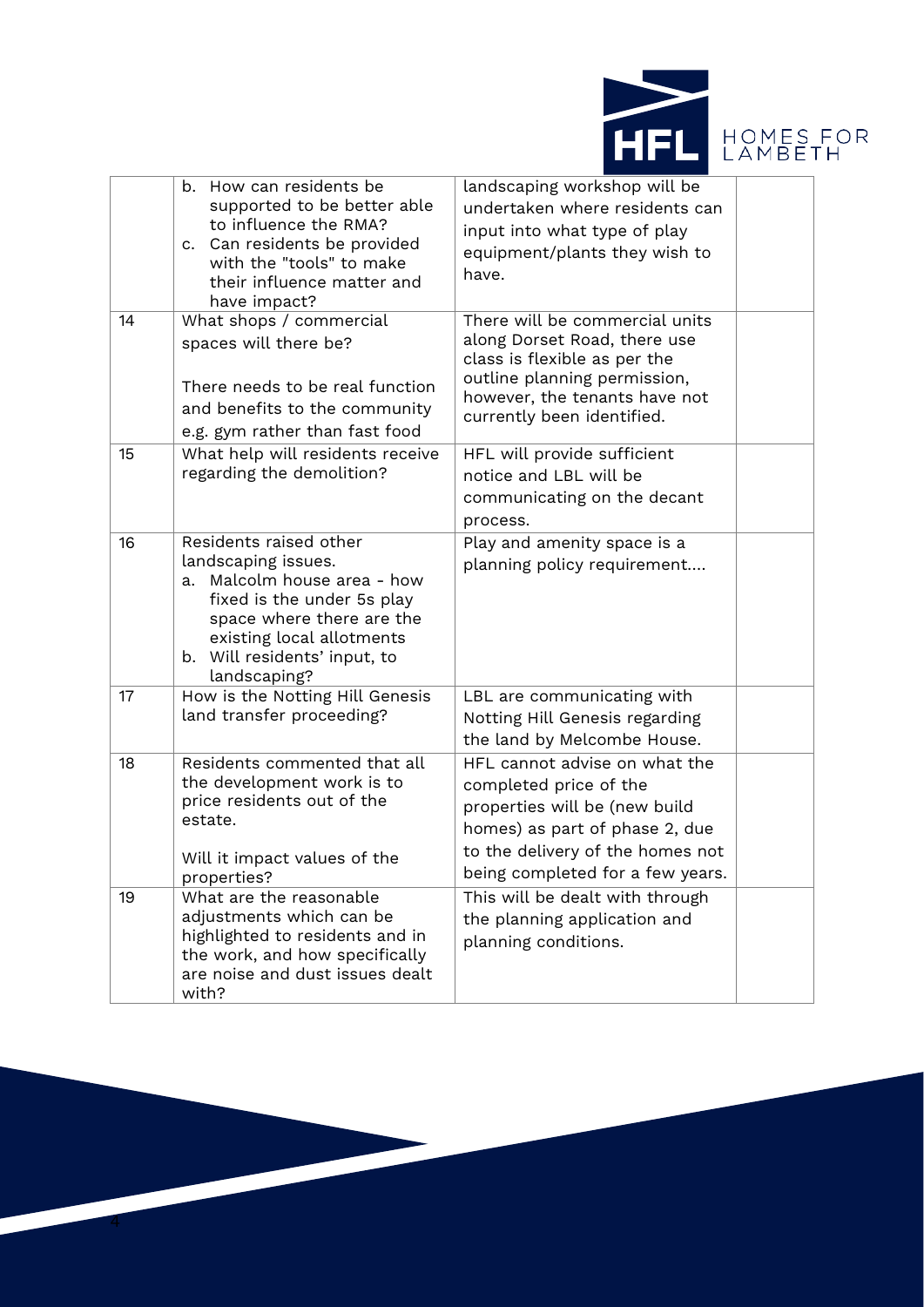



| 20 | Regarding the provision of<br>affordable homes and housing<br>needs - how many affordable<br>homes are being provided? What<br>about affordable rented. | The requirement as per the<br>outline planning permission is 55<br>homes, however, this is being<br>reviewed as part of the RMA.                                                      |  |
|----|---------------------------------------------------------------------------------------------------------------------------------------------------------|---------------------------------------------------------------------------------------------------------------------------------------------------------------------------------------|--|
| 21 | What is the number of disability<br>accessible homes and their<br>planning criteria?                                                                    | HFL will adhere to the planning<br>requirements regarding<br>accessible homes. Mitigation is<br>available through LBL and those<br>requirements from the<br>residents.                |  |
| 22 | Leaseholder concerns regarding<br>values of existing and new<br>properties.                                                                             | HFL cannot advise on the values<br>of new properties that are to be<br>built.                                                                                                         |  |
| 23 | Residents requested a decant<br>plan for both phase 1 and 2.                                                                                            | This is with LBL who are<br>reviewing the decant strategy                                                                                                                             |  |
| 24 | Residents asked for a timetable<br>and the main processes<br>affecting the phase 2 outline                                                              | Paige to provide programme<br>milestones - not in isolation but<br>also with other impacts and the<br>overall masterplan delivery.                                                    |  |
| 25 | Temporary accommodation<br>residents - who do they need to<br>liaise with?                                                                              | Key contact information to be<br>shared with all residents and<br>available from the Green Shop                                                                                       |  |
| 26 | Issues around car parking, is<br>kept for parking permit holders                                                                                        |                                                                                                                                                                                       |  |
| 27 | How will residents' children<br>manage during the phase 3<br>works when the play space isn't<br>available due to construction<br>works?                 | Nothing affecting play space is<br>going to happen for many years.<br>The plans will always ensure<br>play space is available. Play<br>space will be delivered as part<br>of phase 2. |  |
| 28 | Can a bench / benches be<br>installed so parents can watch<br>children playing?                                                                         | This is what the consultation<br>process is for.                                                                                                                                      |  |
| 29 | What is happening to residents<br>parking going forward?                                                                                                | Car club and residents given<br>voucher for the use of vehicles<br>for those with existing permits.<br>30 spaces between block A and                                                  |  |
|    |                                                                                                                                                         | Wimborne House.                                                                                                                                                                       |  |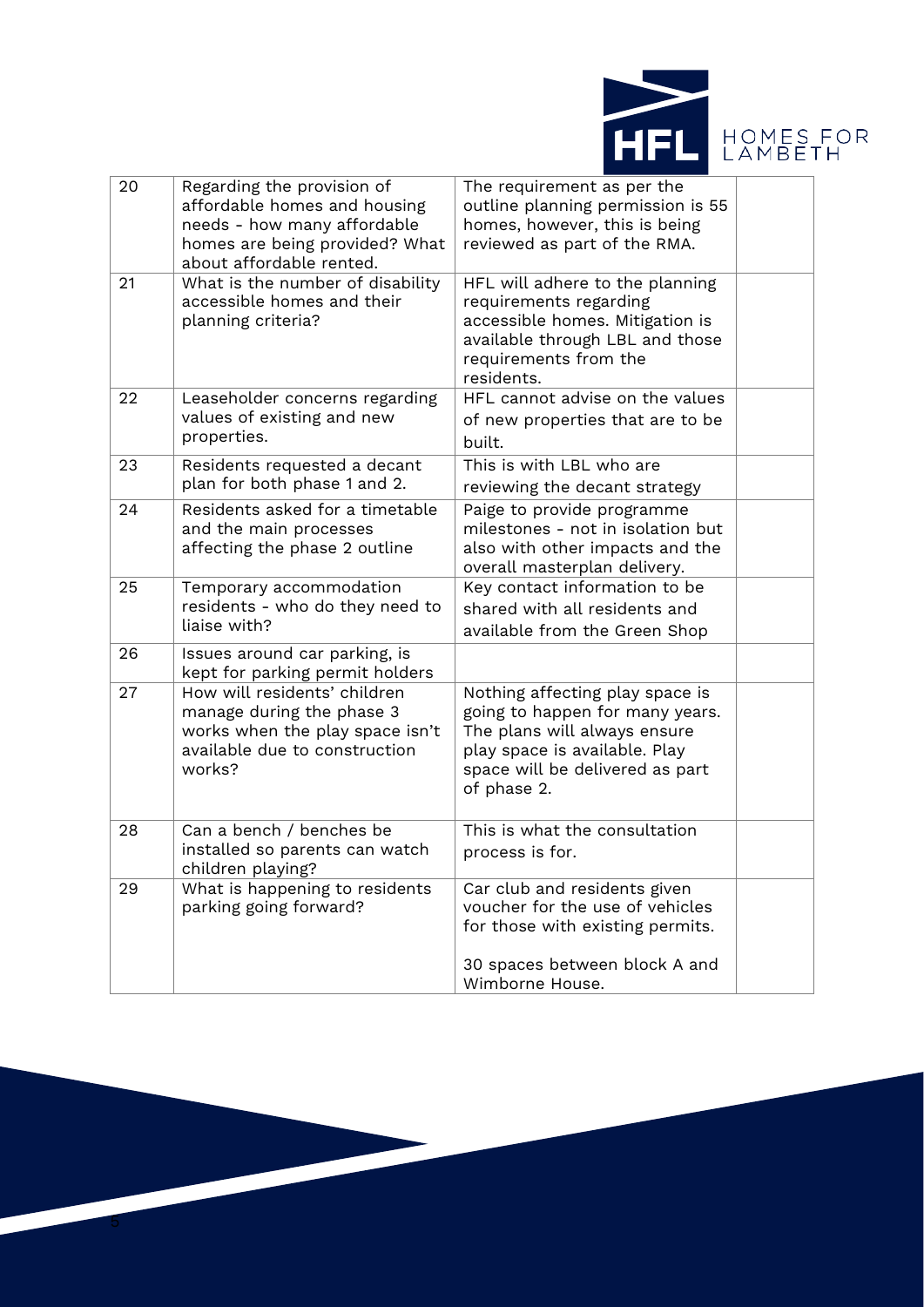

| 30 | What did the parking survey 5                                       | Parking is being explored again                                   |  |
|----|---------------------------------------------------------------------|-------------------------------------------------------------------|--|
|    | years ago?                                                          | with current needs.                                               |  |
| 31 | What about disabled parking?                                        | Disabled parking spaces will be                                   |  |
|    |                                                                     | as close as possible to new                                       |  |
|    |                                                                     | homes.                                                            |  |
| 32 | Residents commented that                                            |                                                                   |  |
|    | Wimborne House ramps were                                           |                                                                   |  |
|    | requested.                                                          |                                                                   |  |
| 33 | What are the support methods                                        | Support will be provided by the                                   |  |
|    | of moving people from current<br>to new properties?                 | council via the decant team.                                      |  |
| 34 | A discussion was had regarding                                      | Residents were encouraged to                                      |  |
|    | the RIGHT TO RETURN.                                                | review the Key Guarantees.                                        |  |
|    |                                                                     |                                                                   |  |
|    |                                                                     | Contact should be made with                                       |  |
|    |                                                                     | the independent advisor and the                                   |  |
|    |                                                                     | decant team.                                                      |  |
| 35 | A discussion was held regarding                                     |                                                                   |  |
|    | engagement within the                                               |                                                                   |  |
|    | development programme and                                           |                                                                   |  |
|    | contractors information being                                       |                                                                   |  |
|    | available and shared.                                               |                                                                   |  |
| 36 | The ITA from TPAS (Yvonne                                           |                                                                   |  |
|    | Williams) commented that                                            |                                                                   |  |
|    | residents need to be at the                                         |                                                                   |  |
|    | centre of decision making.                                          |                                                                   |  |
|    | What parking is affected again in<br>the next phases? What resident | Existing residents only will have<br>permits - no further permits |  |
| 37 | spaces will there be during the                                     | made to new residents arriving.                                   |  |
|    | delivery period?                                                    |                                                                   |  |
|    |                                                                     |                                                                   |  |
|    | Difficulty for existing residents                                   |                                                                   |  |
|    | and ability to park during the                                      |                                                                   |  |
|    | disruption.                                                         |                                                                   |  |
| 38 | Residents highlighted a lack of                                     | Please continue to feedback                                       |  |
|    | trust regarding the previous                                        | using the forms at the workshop<br>this evening.                  |  |
|    | situation not involving residents<br>in the addressing of issues.   |                                                                   |  |
|    |                                                                     | Please discuss with Maxine                                        |  |
|    | Parking is an indication of the                                     | (Resident Engagement Officer).                                    |  |
|    | difficulties in responding to                                       |                                                                   |  |
|    | resident concerns.                                                  |                                                                   |  |